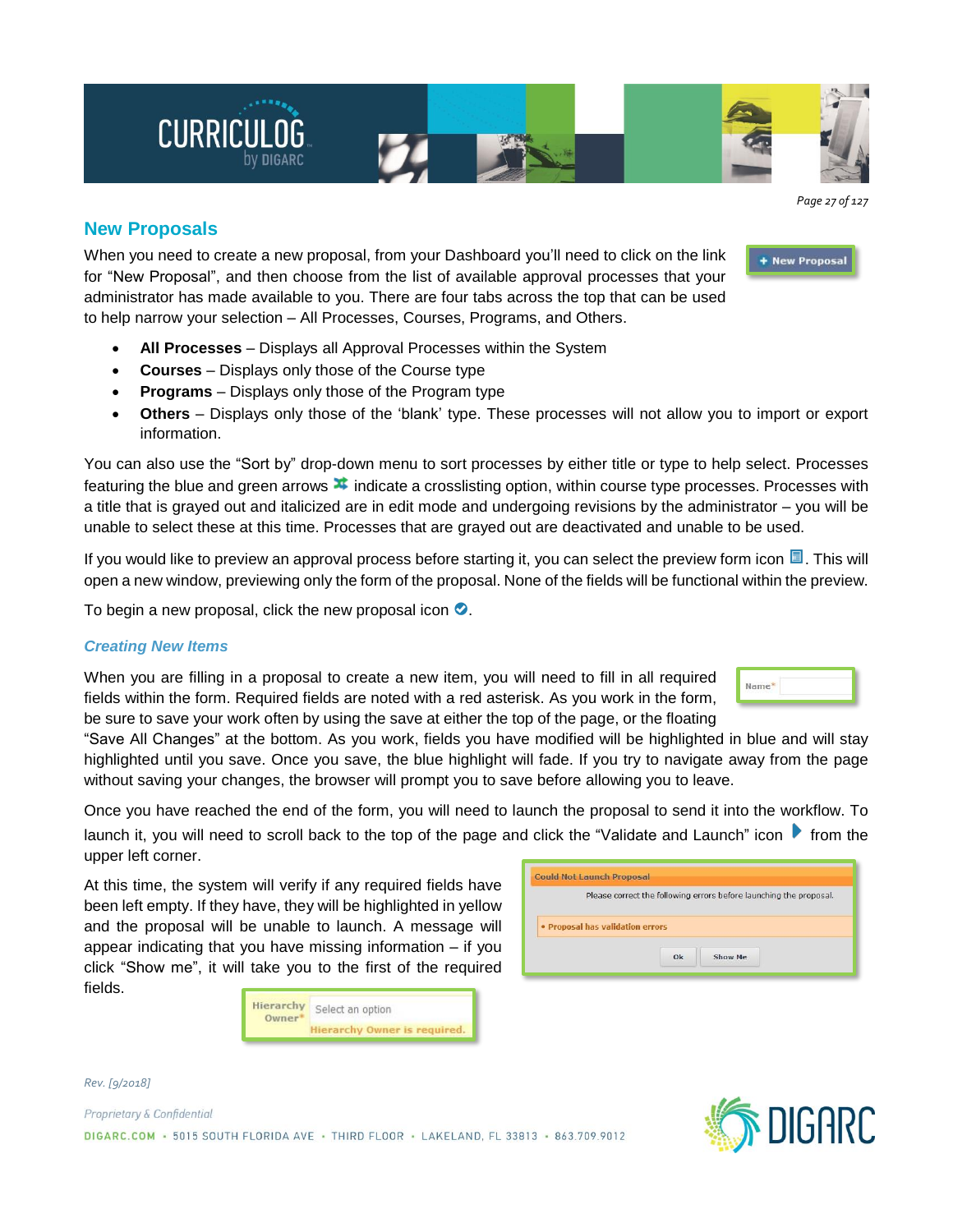

*Page 28 of 127*

Once all the required fields have been filled in, the proposal will be able to launch. As a best practice, we suggest that the first step in any proposal is the originator – meaning the proposal would return to you. If your administrator follows this practice – you now have an additional opportunity to further revise your proposal before sending it on to the next step in the work flow. You may choose to review the section on Editing a Proposal, or move on to Providing a Decision.

## *Changes*

*Rev. [9/2018]*

Proprietary & Confidential

When you are creating a proposal for revisions to a course or program that already exists – you will begin by importing the existing catalog information.

*Note: If this proposal is for a program, the first step will be to indicate if this is a program or a Shared Core in the Program Type field. This must be declared prior to choosing the import icon.*

Start by selecting the import icon  $\bullet$  from the upper left corner of the proposal.

This will open a pop-up window listing all available catalogs you can import from. The available catalogs are determined by your System Administrator.

Next, you will be presented with filter options that may be used to find the course you would like to import.

The search will default to searching through all courses, but you may use the "add filter" drop-down menu to select additional filtering options. Each option allows you to select a field from the courses template that you can then enter a value to search on.

Once you have added at least one filter, you can not leave the field blank when you search, or you will receive zero results. It will also not accept partial searches – for example, 'ACC' will not return any results for 'ACCT'; but you can use the \* as a wildcard. Entering 'ACC\*' for example, would return 'ACCT' courses.

| Import Data Into Your Proposal                                                                               |  |  |  |  |
|--------------------------------------------------------------------------------------------------------------|--|--|--|--|
| Select an external system from which you would like to import courses.                                       |  |  |  |  |
| Acalog: Curriculog Training Catalog                                                                          |  |  |  |  |
|                                                                                                              |  |  |  |  |
|                                                                                                              |  |  |  |  |
| <b>Cancel Import</b>                                                                                         |  |  |  |  |
|                                                                                                              |  |  |  |  |
|                                                                                                              |  |  |  |  |
| <b>Search Curriculog Training Catalog</b>                                                                    |  |  |  |  |
|                                                                                                              |  |  |  |  |
| Using the faceted search below, locate the course or program you would like to import into this<br>proposal. |  |  |  |  |
|                                                                                                              |  |  |  |  |
| <b>Filter Courses</b>                                                                                        |  |  |  |  |
| X<br>$Prefix =$<br>$ACC*$                                                                                    |  |  |  |  |
| <b>Add another filter</b><br>Filter by field                                                                 |  |  |  |  |
|                                                                                                              |  |  |  |  |
| <b>Start Date:</b><br><b>End Date:</b>                                                                       |  |  |  |  |
| <b>Sort Results By:</b>                                                                                      |  |  |  |  |
| Prefix X<br>Code X<br>Name X                                                                                 |  |  |  |  |
| <b>Exclude previously imported items</b>                                                                     |  |  |  |  |
|                                                                                                              |  |  |  |  |
| <b>Search Available Curriculum</b><br><b>Select Another External System</b><br><b>Cancel Import</b>          |  |  |  |  |
|                                                                                                              |  |  |  |  |
| Search Results (1 to 17 of 17)                                                                               |  |  |  |  |
| <b>ACCT 221 Principles of Accounting I</b>                                                                   |  |  |  |  |
|                                                                                                              |  |  |  |  |
| <b>ACCT 222 Principles of Accounting II</b>                                                                  |  |  |  |  |
| <b>ACCT 315 Managerial Accounting</b>                                                                        |  |  |  |  |
|                                                                                                              |  |  |  |  |

Program Type\* O Program

O Shared Core

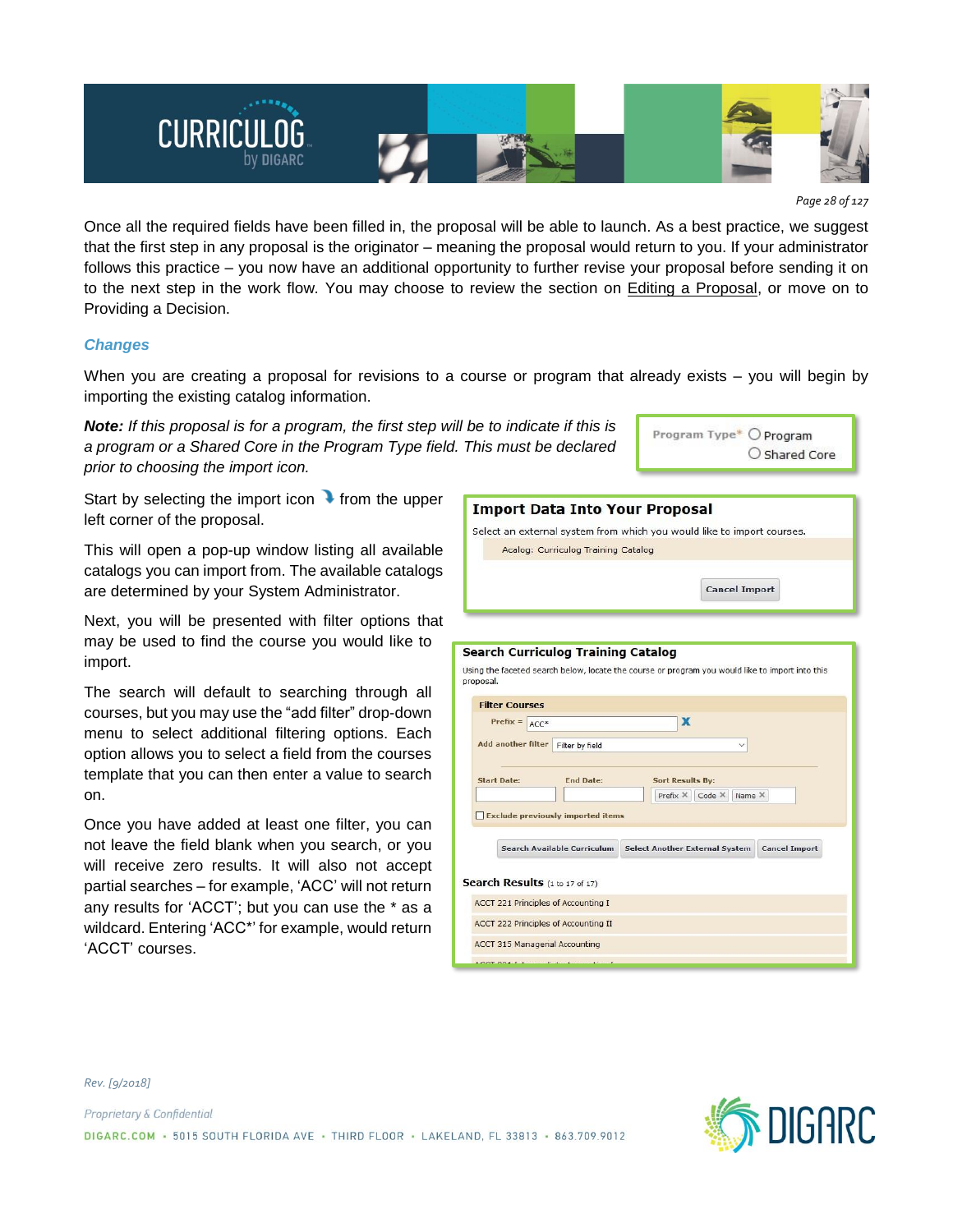

*Page 29 of 127*

The "Exclude previously imported items" checkbox is a toggle that would remove items that have been imported by any user from your list of search results. If unchecked, the items would appear in your results but would be italicized to indicate that they have been

| ACCT 322 Intermediate Accounting II (previously imported) |  |
|-----------------------------------------------------------|--|
| ACCT 326 Microcomputer Applications in Accounting         |  |

imported previously. It will not prevent you from importing the item a second time; it will just serve as an indicator.

Note: If the cache has been cleared by an administrator, the exclude previously imported items flag may be reset.

Once your search has located the item you would like to import, click on the title. You will then be able to preview all mapped data available to import. By default, all details will be marked for import, but you can choose to uncheck any items if you do not want to import them. To complete the import, click 'Import this Item'. You may also choose to "Return to Search" to choose another item, or "Select Another External System" to choose another catalog, or "Cancel Import" to cancel entirely.

## Once you have imported the

| <b>Import Data Into Your Proposal</b> |                         |                                                                                                                                                                                                                                     |                      |                               |
|---------------------------------------|-------------------------|-------------------------------------------------------------------------------------------------------------------------------------------------------------------------------------------------------------------------------------|----------------------|-------------------------------|
| Field" to uncheck that field.         |                         | Confirm the fields that will be imported into your proposal (only fields that are mapped will be listed here). If<br>you would like to prevent the imported data from overwriting an existing field in your proposal, click "Import |                      |                               |
|                                       |                         | Once you click Import, your data will be validated against the proposal. Any data that is incorrect will have a<br>message telling you what is wrong with the data, and it will not be imported into the form to prevent errors.    |                      |                               |
| <b>Field Name</b>                     |                         | Data Preview                                                                                                                                                                                                                        |                      | <b>Import</b><br><b>Field</b> |
| » Data Points: Hierarchy Owner        |                         | <b>Agricultural Sciences</b>                                                                                                                                                                                                        |                      | ☑                             |
| » Data Points: Name                   |                         | Wildlife Management I                                                                                                                                                                                                               |                      | ▽                             |
| » Data Points: Prefix                 |                         | AG                                                                                                                                                                                                                                  |                      | ☑                             |
| » Data Points: Code                   |                         | 335                                                                                                                                                                                                                                 |                      | ✓                             |
| » Data Points: Description            |                         | Introduction to wildlife management. Principal<br>wild birds and animals of economic importance<br>to Florida farms. Methods and techniques of<br>population manipulation.                                                          |                      | 罓                             |
| » Data Points: When Offered           |                         | [no data]                                                                                                                                                                                                                           |                      |                               |
| » Data Points: Course OID             |                         | 156952                                                                                                                                                                                                                              |                      | ☑                             |
| <b>Import This Item</b>               | <b>Return to Search</b> | <b>Select Another External System</b>                                                                                                                                                                                               | <b>Cancel Import</b> |                               |

information, the window will close, and your proposal will be populated with all of the information from the course catalog.

Now that you have imported the existing catalog data; the best practice is that you do **NOT** make changes to the existing information. Complete any remaining required fields and launch your proposal by selecting the launch icon **F** from the upper left corner of the Proposal. This will be critical to ensuring the User Tracking function is able to capture all edits as the tracking begins on step one.

Once the proposal has been launched, it will move to the first step in the process. As a best practice, we suggest that the first step in any proposal is the originator – meaning the proposal would return to you. If your administrator follows this practice – you now have an additional opportunity to further revise your proposal before sending it on to the next step in the work flow. You may choose to review the section on Editing a Proposal, or move on to Providing a Decision.

Proprietary & Confidential

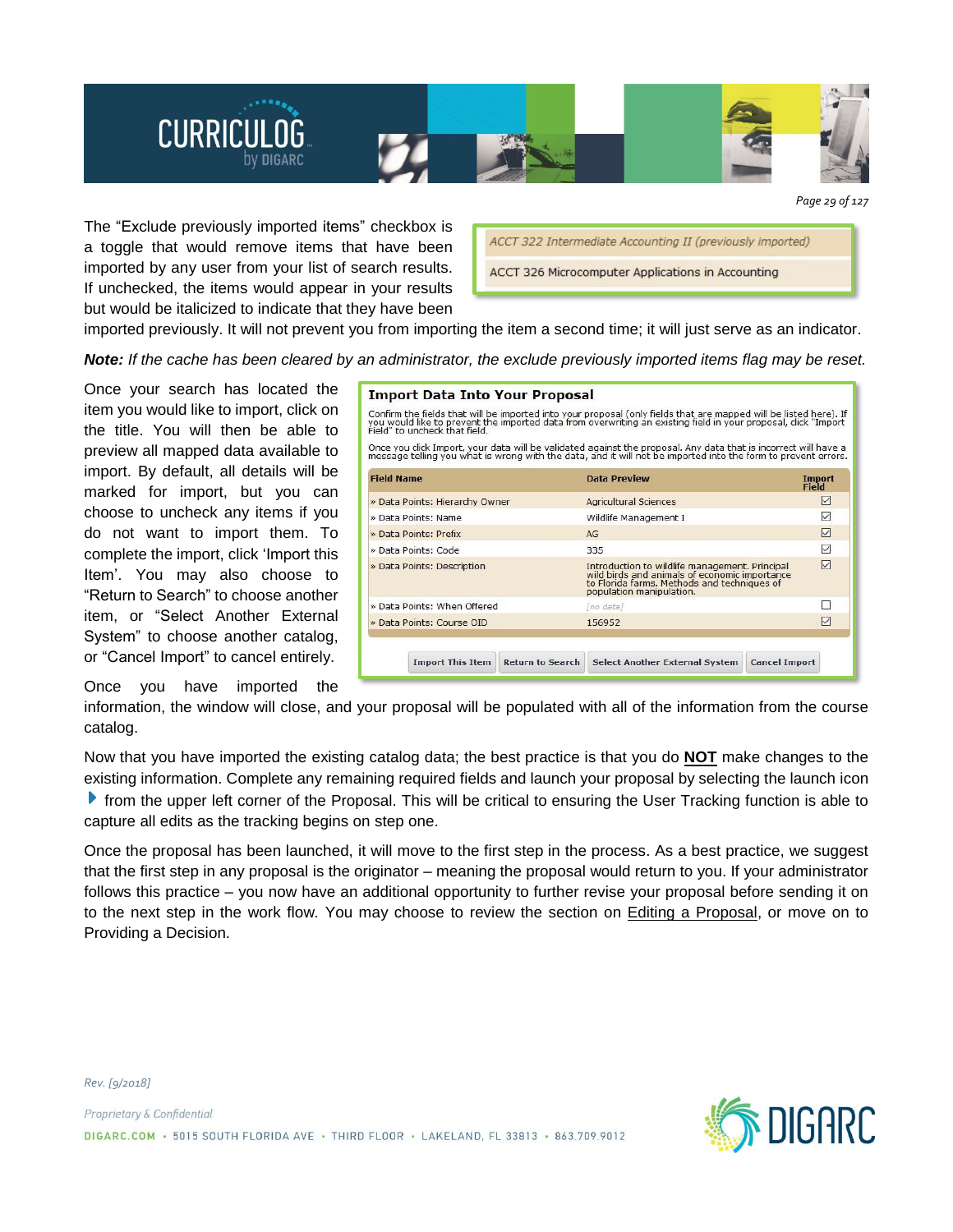

*Page 30 of 127*

# **Proposal Toolbox**

The Proposal Toolbox appears on the right-hand side of the screen when working within any proposal, and includes several options for interacting with your proposals.

# *Discussion*

The first icon  $\overline{\mathbf{v}}$  indicates the Discussion tab. The Discussion tab is the default view of the Proposal Toolbox that you will see when first accessing a proposal. It is used to display the User Tracking information, as well as any comments that have been entered on the proposal. More details about the User Tracking and comments are listed under the Editing a Proposal section.

# *Status*

The next icon  $\equiv$  is for the Status tab. The status tab will allow you to review the Proposal History – a log of all of the steps that have already occurred, the step it is currently on, and any steps that still need to happen.

On each step you'll find the name of it within the darker bar at the top along with the status – for example, this screenshot indicates that the step was approved. Under Participants you

will be able to see any users who were required to take action on this step; if they performed any edits on this proposal you will see an edit color assigned to them (red, in this example), and if they provided a decision you will see the decision in the circle next to their name (approve).

To review step options and see permission levels, click on the  $\bullet$  next to Activity within any step.

| Originator                     | Status: Approved                                                                                                |
|--------------------------------|-----------------------------------------------------------------------------------------------------------------|
| Participants                   | Activity <b>O</b>                                                                                               |
| Diana Prince 3/20/2018 2:39 PM | Required for Approval:<br>100% required<br>Date Completed:<br>3/20/2018 2:39 PM<br>Changes: Yes<br>Comments: No |

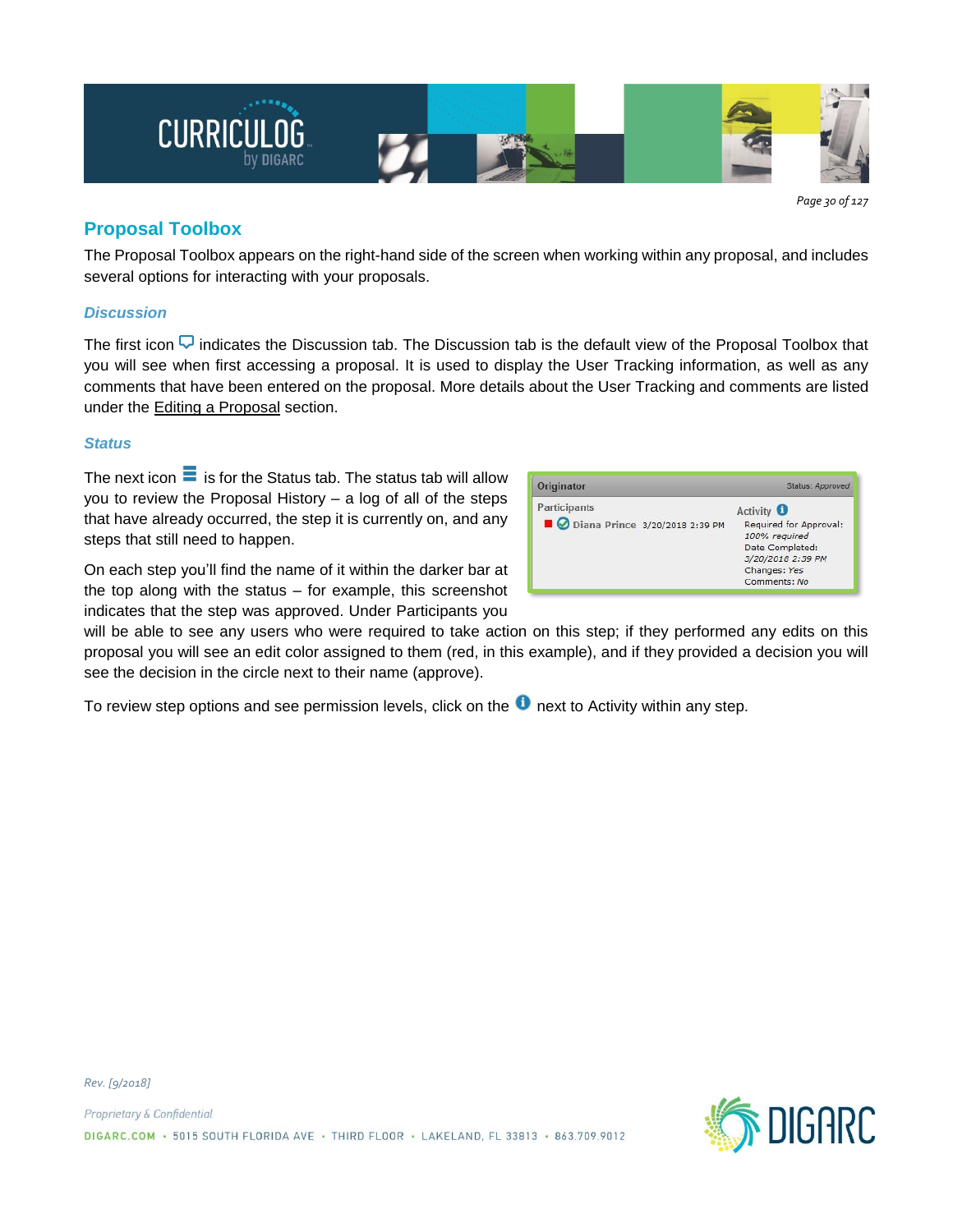

*Page 31 of 127*

In the Rules portion, you will be able to see the settings for each step.

*- Can Edit: Yes* indicates that a user on this step will be able to make modifications.

*- Can Comment: Yes* indicates that a user on this step will be able to leave comments.

*- Signature required: Yes* indicates that a user on this step will be required to provide a signature when they place their decision.

*- Agenda Available: No* indicates that this step will not allow for committee functionality, or for the proposal to be placed on an Agenda at this time.

*- Comments viewable by: Every user* indicates the level of transparency the administrator has set.

*Note: Only an administrator can modify these settings.*

Knowing what permissions you have on your step will make your work within Curriculog easier. Using the step in the screenshot to the right as an example – knowing that an



'Agenda Available' is set to no, you won't be looking to create an Agenda for this step or wonder why there are no committee options available.

## *Signatures*

If your administrator chooses to require a signature, they will be recorded on the signature tab when a user makes a decision on a proposal. Depending upon the settings – a user may provide their signature in one of two

ways. They may either provide it via a signature pin, or through a paper document that is scanned and uploaded. Both types of signatures will be recorded in the signatures tab, and if the paper signature is used, it will be available for download.

| <b>Step</b>   | Status: Approved |
|---------------|------------------|
| Diana Prince  | 04/13/2018       |
| Rory Williams | 04/13/2018       |

As a best practice, we recommend using the signature pin.

*Rev. [9/2018]*



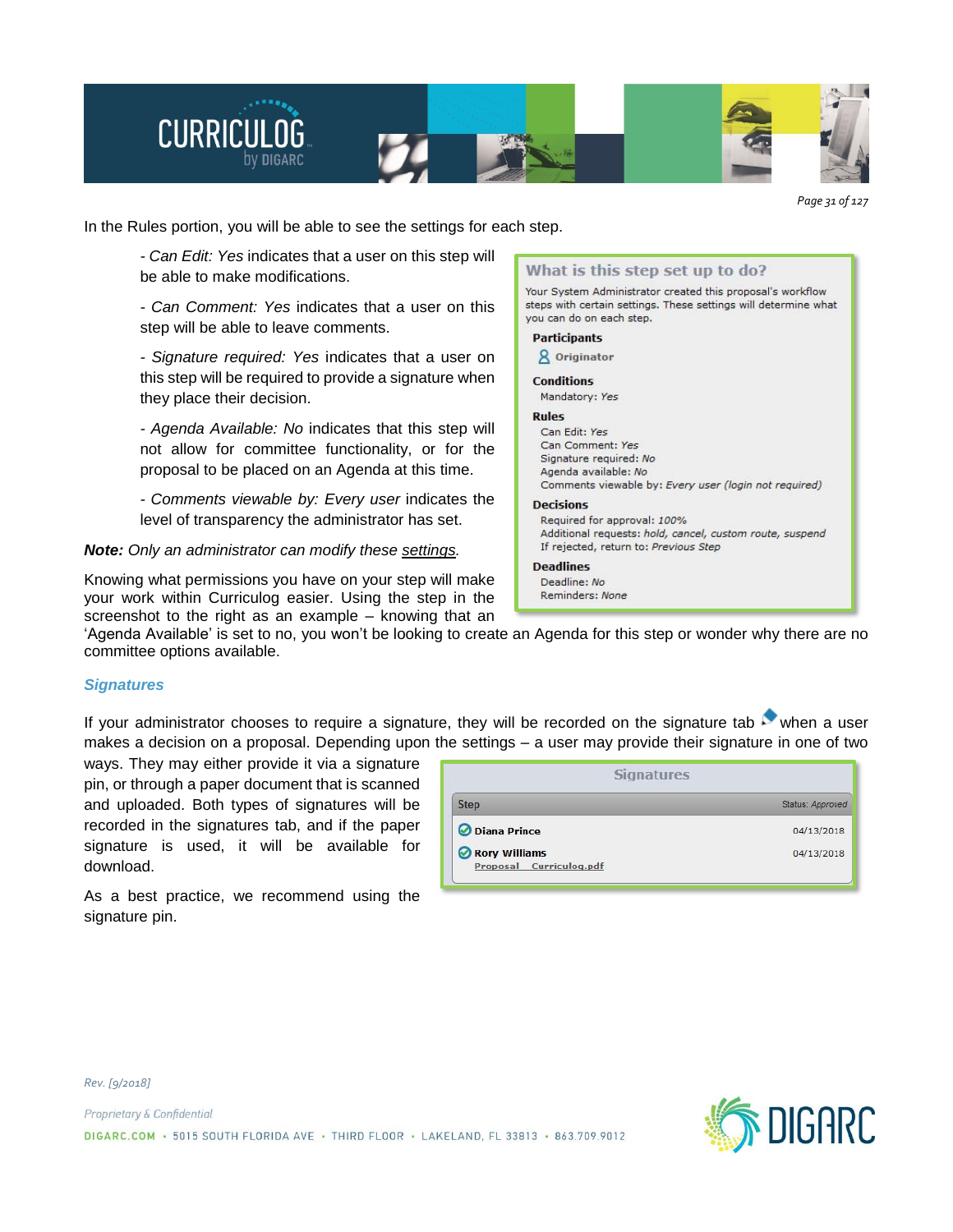

#### *Page 32 of 127*

#### *Files*

The Files  $\mathbf{F}$  tab will allow you to attach documentation relevant to your proposals. Any user who is an active participant on a step may upload files to a proposal, and although the maximum file size limit is 20 MB for each file – there is no limit to the number of files that may be attached to the proposal.

Once files have been attached, they will be visible to all users. The file markup will indicate who uploaded each file and when through an activity log.

|                                                                         | <b>Upload File</b>      |
|-------------------------------------------------------------------------|-------------------------|
| No file selected.<br>Browse<br>File                                     | Upload                  |
| Proposal Curriculog.pdf<br>uploaded by Rory Williams, 4/13/2018 2:11 pm | <b>Attached Files</b>   |
|                                                                         | <b>Show File Markup</b> |

Note: In older versions of browsers, uploading files as attachments that contained spaces in the file names may have resulted in difficulty when downloading the file later. Although newer versions of browsers are no longer experiencing this issue, as a best practice, when uploading attachments, we recommend that you ensure there are *no spaces in the file name.*

## *Decisions*

Once you have completed your work on the proposal and you are ready for it to move to the next step, you will need to enter a decision. To provide a decision, select the Decisions tab  $\bullet$  from the Proposal Toolbox.

The decisions that are available to you will vary based on the settings your administrator has selected for each step, but this manual will cover all options available.

• **Approve -** Selecting Approve is indicating that you are approving the proposal in its current state and are signing off on it to move to the next step in its workflow. If you are the only participant

|                                               | <b>Your Decision</b>                                    |  |
|-----------------------------------------------|---------------------------------------------------------|--|
| What would you like to do with this proposal? |                                                         |  |
| $O$ Approve<br>O Reject                       | $O$ Hold<br>$O$ Suspend<br>$O$ Cancel<br>O Custom Route |  |
| Please comment on your decision below.        |                                                         |  |
|                                               |                                                         |  |
|                                               | <b>Make My Decision</b>                                 |  |

on the step, the proposal will advance automatically. Entering a comment is optional when selecting Approve.

- o If you are **not** the only participant on the step, and the step requires 100% approval in order to advance, then the step will wait until all participants unanimously agree to approve or reject.
- o If you are **not** the only participant on the step, and the step requires any other threshold lower than 100% approval in order to advance, the proposal will remain on the step until all participants have voted even if it has received enough votes to be approved. This means that if the vote is set to require 75% approval and three of the four participants have already approved, the proposal will remain on the current step until the fourth participant makes a decision.
- $\circ$  If this is a committee step but you are a non-voting member, the step will not move on until the Agenda Administrator has placed their decision.

*Rev. [9/2018]*